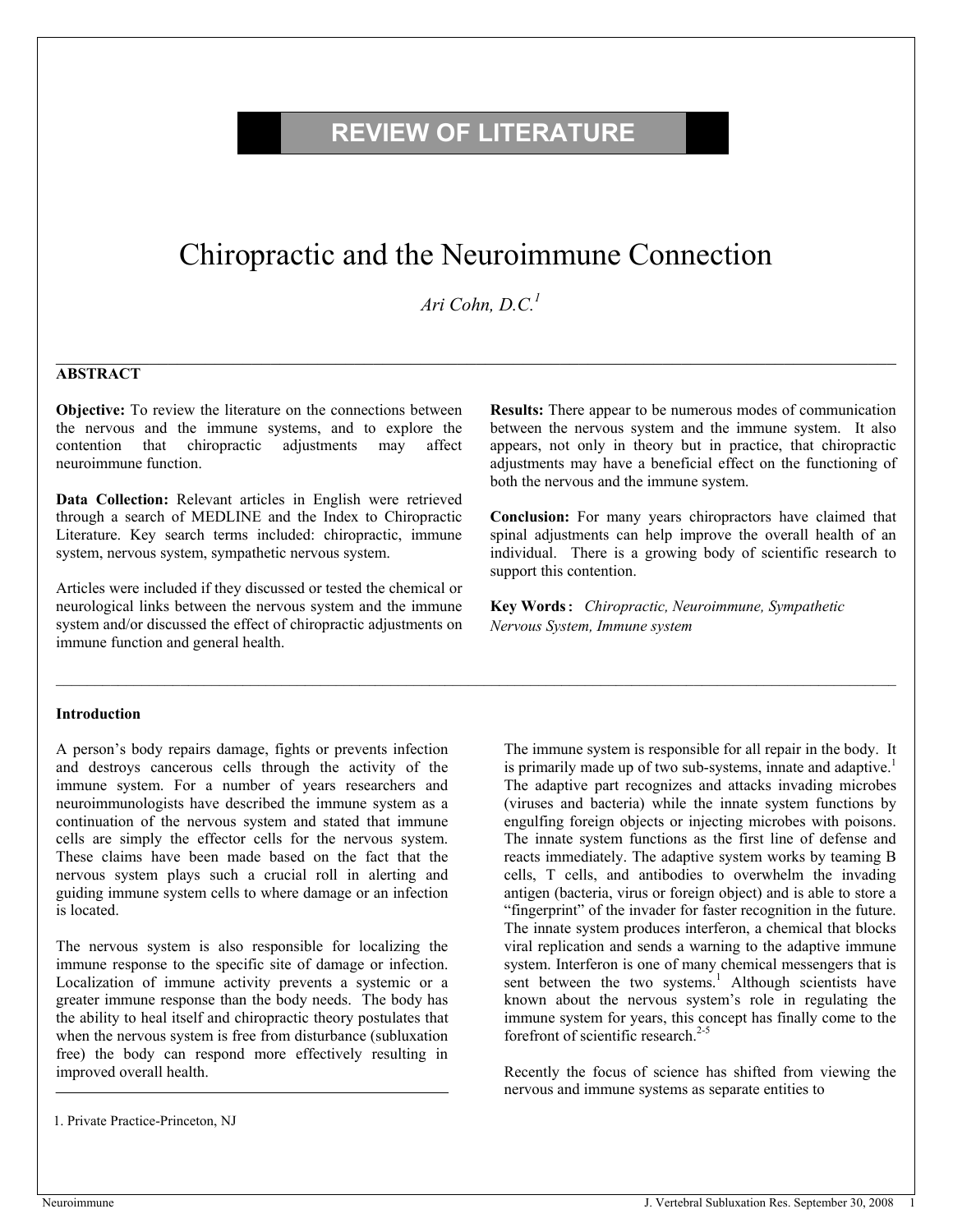recognizing that the brain utilizes specific pathways to the immune system for the purposes of guiding, controlling and modulating the immune response.<sup>2,6-8</sup> There is bi-directional communication between the nervous system and immune system.<sup>6-9</sup> Neuromodulators, chemical messengers of the nervous system, are released by nerves to guide immune function.<sup>2,6,10-13</sup> The immune system communicates its status back to the nervous system by white blood cells' secreting chemical messengers called cytokines, a type of neuropeptide -- chemicals released by cells to communicate with the nervous system.<sup>2,6,14-18</sup> When the immune system is activated, immune cells also send out an array of specific chemicals, immunomodulators, to influence the function of the nervous system.<sup>7</sup>

These immunomodulators reach specific target areas in the brain, where they induce various recuperative and protective behaviors such as shivering, sleepiness and a reduced propensity to fight attackers.<sup>19</sup> When people take a couple of aspirin or acetaminophen for pain and fever they may end up battling the sickness even longer because they are stopping these productive processes to feel better. Studies suggest that anti-fever therapy prolongs illness by stopping the body from inducing its natural defenses. These chemical pathways of communication are only a few of the many routes of communication that the nervous system and the immune system employ.

# **Review of Literature**

## *Channels of Communication*

There are multiple channels of communication between the brain and the immune system.<sup>2,6,7,20,21</sup> Numerous scientific and medical studies have demonstrated direct nerve supply to the immune system. $6,22-26$  It has been shown that there is direct contact between nerves and lymphocytes (immune cells that kill viruses and tumor cells) in the spleen and thymus gland (the gland that develops and programs immune cells to attack foreign objects).<sup>2,6,7,20,21</sup> Altered nerve activity to the spleen has been found to diminish immune responses including the ability of natural killer cells to target and destroy viruses and cancer cells.<sup>6,7,27</sup>

As far back as 1945 it was demonstrated that the bone marrow has an extensive nerve supply.<sup>3</sup> The nerve supply to the bone marrow is a direct link from the nervous system to lymphocytes and the immature cells that will eventually become red blood cells and white blood cells.<sup>2,6,23,28</sup> Nerve stimulation to the bone marrow causes an activation of the immune response by releasing the immune cells into the general circulation.<sup>6,29</sup>

#### *Immunity*

The lymphatic system also plays a major role in immunity.<sup>19</sup> All lymphoid organs including lymph nodes, spleen, etc., have a direct nerve supply for the purpose of modulating the immune response. $6,29$  Disturbances in the nervous system have been shown to alter the immune response and the function of these immune cells, specifically lymphocytes. $20$  Lymphocyte migration to an area are controlled by the central nervous system  $(CNS)$ .<sup>6</sup> Due to the heavy nerve supply of the thymus

The thymus gland is responsible for developing thymocytes to T-cells and for producing surface proteins which act as signal transducers for cell differentiation and proliferation.<sup>6</sup> Dysfunction in the nervous system can not only slow the immune process but it can also result in overreactions or hypersensitivities, such as allergies for example.

#### *Allergy*

Allergies are an inappropriate immune response to a substance that is not harmful to the body. The sympathetic nervous system causes immune responses to be fast and localized, mobilizing mainly lymphocytes and granulocytes (neutrophils, basophils and eosinophils). $6$  These cells kill bacteria, viruses and parasitic worms, produce antibodies, destroy cancer cells, release chemicals to attract more immune cells and alert the nervous system that there is something wrong, and inhibit allergic reactions.<sup>33</sup>

Eosinophils lessen the severity of allergies by phagocytizing antigen-antibody complexes (substances that are harmful or perceived to be harmful, which antibodies have bound for the purpose of deactivating the substance) and by inactivating certain inflammatory chemicals released during an allergic reaction.<sup>33</sup> These cells also inactivate the inflammatory response (immune response) when it is no longer needed.

A very powerful neurotransmitter called substance P which is approximately 100-400 times more potent than histamine in eliciting symptoms may play a role in this over reaction of the body.<sup>30</sup> Substance P is transported through specific types of nerves and is released in response to dangerous or noxious mechanical, thermal and chemical stimuli, to elicit the appropriate defense reaction from the body.<sup>2</sup> Many allergic conditions may be at least partly due to some type of nervous system dysfunction resulting in inappropriate release of substance P.

#### *Immune System as Sensory Organ*

It has also been suggested that the immune system acts as a sensory organ, like the eyes or ears, only spread out over the whole body and transmitting information to the nervous system that is just as crucial in guiding a person's actions but much less distinct than sight or hearing.  $4-6,16,31,32$  The immune system acts as a network of specialized biosensors designed to pick up information from within and around the body and relay that information to the brain. This causes animals or people to behave in specific ways to promote healing or to guide reactions in the interest of self-preservation.<sup> $7,5$ </sup> The activation of these functions can be altered by stress.<sup>4,5</sup>

#### *Stress*

Stress plays a major role in many illnesses and can cause alterations in the immune response.4,5 One of the reasons that stress has such a harmful effect on health is that certain types of immune cells responsible for attacking microbes (bacteria, viruses, fungi, etc.) are sensitive to certain brain chemicals such as stress hormones (cortisol, adrenaline, etc.), and will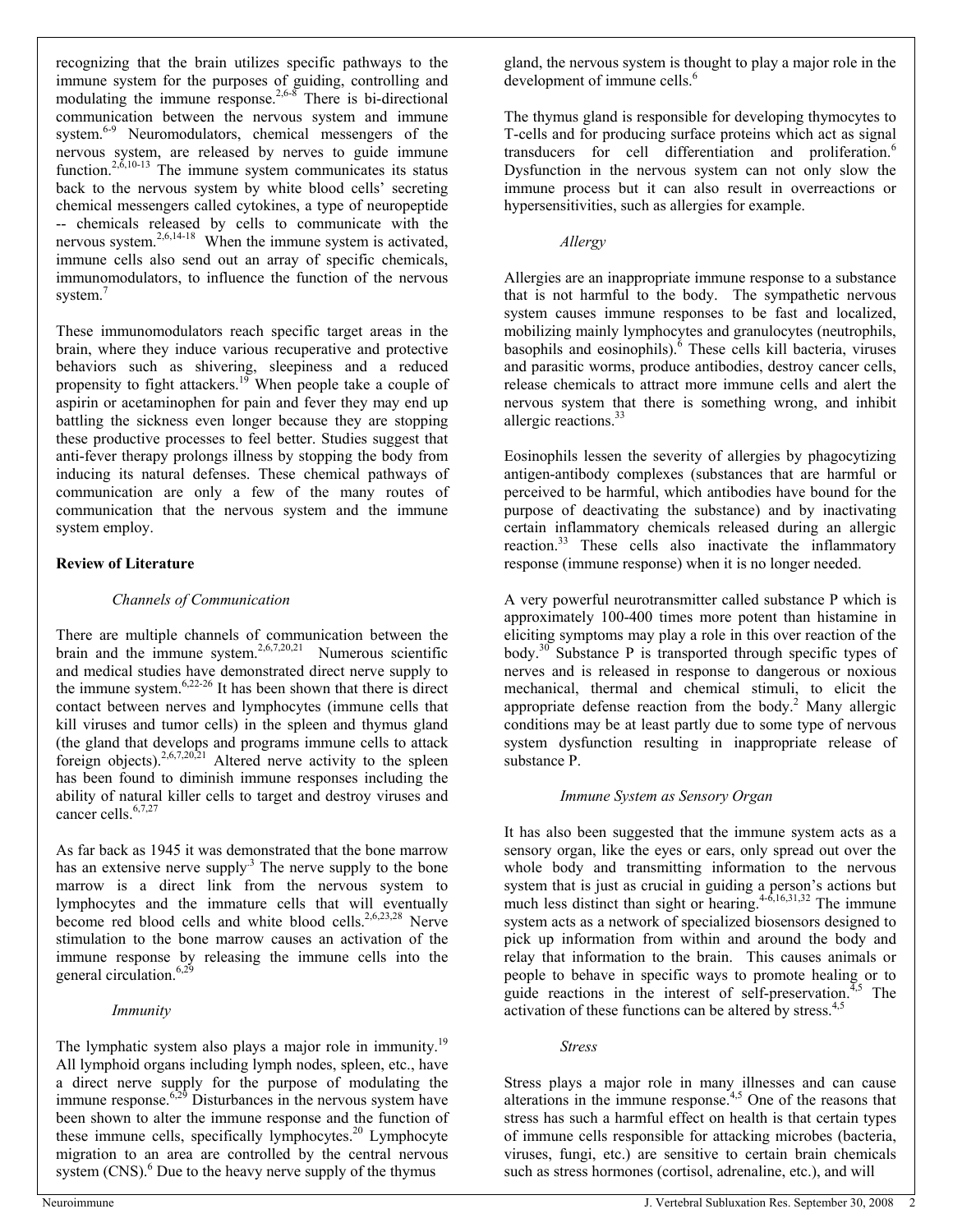become inactive when they come into contact with these chemicals. When stress hormones are released they can slow the immune response, which would explain why the immune system suffers in people under chronic stress.<sup>4,5</sup>

The part of the nervous system responsible for releasing these types of chemicals and guiding the stress response is the sympathetic nervous system.<sup>33</sup> The sympathetic nervous system is responsible for activating the "fight or flight" response, which causes specific changes to occur throughout the body in response to dangerous situations. These changes include: opening up the airways in the lungs, increasing heart rate, sending blood to the muscles, sweat glands, eyes and the lower part of the brain to activate "instinct like" responses. Blood is moved away from the digestive tract and the other internal organs.

Whenever the body comes into contact with a harmful stimulus there is an increase in activity of the sympathetic nervous system, while non-harmful stimuli generally decrease sympathetic activity. $34,35$  These changes in sympathetic activity can be quantified by measuring changes in heart rate, blood pressure and other stress induced responses.<sup>34,35</sup> Altered regulation of the sympathetic nervous system may be associated with the immunological abnormalities seen in chronic stress, clinical depression, and aging.<sup>36</sup> However, the nervous and immune system responses are not only guided by stimuli being good or bad, they also depend on the frequency of stimulation.34,37 This means that to attain correction in the nervous system, any treatment being utilized would have to be administered on a regular basis.37

# *The Role of the Chiropractic Adjustment*

Nervous system dysfunction can cause immune system dysfunction, and chiropractic theory postulates that by removing the nervous system interference, spinal adjustments can help correct immune system dysfunction.<sup>2</sup> Poor movement in the spine can adversely affect the immune response by causing the body to incorrectly activate a stress response, which slows the ability of the immune system to react.<sup>2,4,5,34</sup>

Subluxations are disturbances in the nervous system, which can cause increased or decreased activity of the sympathetic nervous system.<sup>24</sup> A disturbance in the nervous system can affect the body in two different ways.<sup>37</sup> One reaction the nervous system can have is to become hyperactive--the nervous system may bombard the periphery with excessive chemical messages that drastically alter the local homeostasis, causing abnormal changes in growth and activity. $37$  When the sympathetic nervous system is hyperactive over long periods of time it will tend to produce the development of abnormal conditions and disease processes in the organs or tissues to which it supplies information.<sup>22,37</sup>

A second way that a disturbance in the nervous system can affect the body occurs when the nervous system becomes hypoactive; cells that are normally controlled and suppressed begin working out of control, which in some cases is hypothesized to lead to cancer.<sup>37</sup> All cells are equipped with all the necessary genes to allow them to differentiate (reproduce), and with proper nervous system function only the appropriate set of genes is activated. $37$ 

Cancer cells are cells that are growing and functioning out of control because the wrong set of genes has been turned and left on because the nervous system has failed to suppress them.<sup>37</sup> Long term changes in the nervous system have also been shown to be mitigating factors in many disorders including autoimmune diseases, cancer, fibromyalgia and chronic fatigue syndrome.<sup>6,34,37</sup>

The contention is that when the disturbance in the nervous system is corrected and the abnormal activities are eliminated, homeostasis in the periphery can be re-established and the process of disease will be eliminated. $37$  An abnormally functioning nerve which is either hyperactive or hypoactive tends to return to normal function upon proper stimulation.<sup>37</sup> However, it is crucial that corrections (adjustments) are given at a frequent interval in order for the normalization to take hold to cause a permanent correction.<sup>37</sup> Chiropractic adjustments correct subluxations which are disturbances in the nervous system.2,37,39

Vertebral subluxations are caused by an overload of either a physical, emotional or chemical stress.40 When these types of stress exceed the limits of the body's ability to adapt, a cascade is initiated which leads to subluxation. Subluxations cause disturbances in the nervous system by initiating this sequence of events: 1) misalignment and/or abnormal motion of the vertebrae, 2) narrowing of the intervertebral foramina and/or irritation of neurological tissue, 3) subsequent tissue or fluid-related pressure on the nerve root, and 4) a resulting interference to the "flow of mental impulses".<sup>40</sup> Spinal adjustments are believed to correct the subluxations and eliminate these adverse effects. $2,37$ 

Studies that have measured the effect of chiropractic adjustments on the immune system have shown that chiropractic can influence T and B lymphocyte counts, NK (natural killer) cell numbers, antibody levels, phagocytic activity and plasma beta-endorphin levels.<sup>41</sup> In one study the effect of specific spinal adjustments on the immune system was measured by looking at CD4 cell counts of HIV positive individuals as measured by  $CD4/mm3$  in the blood.<sup>22</sup> The CD4 cells, or T-helper cells, are the immune cells that are attacked in HIV patients.<sup>22</sup> The blood tests used in this study were performed by each patient's independent medical center where they were under medical supervision for the condition.

Both of the control groups, one receiving placebo adjustments the other receiving no adjustments, each experienced about an 8% decrease in CD4 cell counts over a six month period, while the group receiving real chiropractic adjustments experienced a 48% increase in CD4 cell levels over a period of six months. Although chiropractic adjustments helped to greatly improve the ability of seriously ill people with HIV to fight disease, other studies have shown that it should not be restricted to the sick.<sup>42</sup>

# *Adjustment's Reparation of Cellular Damage*

One study observed the effect that chiropractic adjustments have on a person's ability to repair cellular damage and genetic mutations.<sup>42</sup> Three groups of people were compared: people who had been receiving long term chiropractic care, normal individuals who were deemed to be healthy, and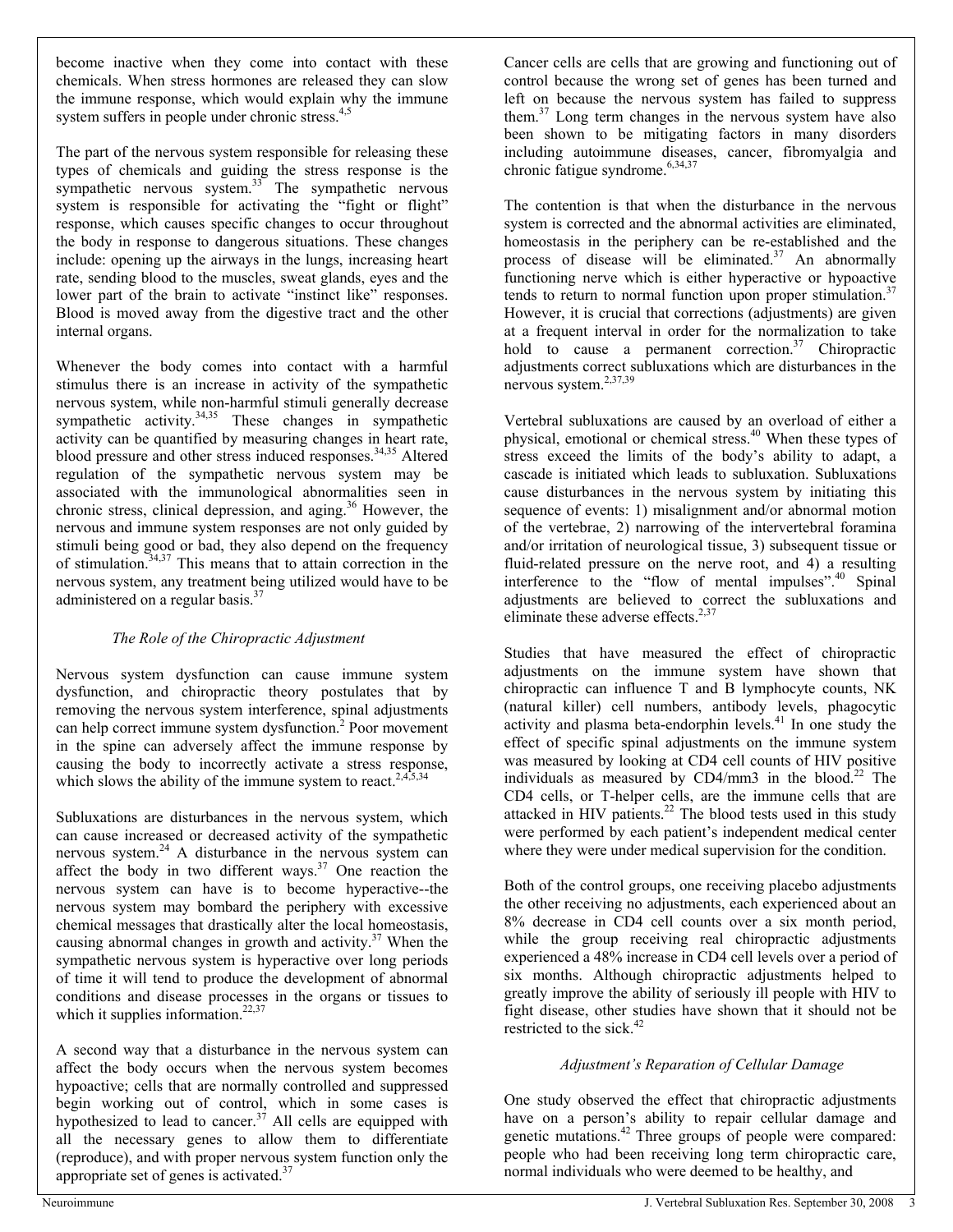seriously ill individuals. All three groups were screened with battery of tests to make sure there were no other factors influencing their health such as genetic predispositions, nutrition, exercise, etc.

Particular scrutiny was given to the chiropractic group to see if there was any reason why they would have increased resistance or decreased susceptibility to disease and they were found to be perfectly normal.

Blood tests were performed on all of the groups for an enzyme that is very important in removing hazardous agents, using a battery of tests called GTTSBO. Blood tests were also performed to measure DNA repair by measuring unscheduled DNA synthesis and an enzyme called adenosine diphosphate ribosyl transferase (ADPRT).

Measuring these enzymes measures the person's ability to develop resistance to hazardous environmental exposures and oxidative stress. When these enzymes are suppressed it limits a person's life span and the person's ability to resist serious diseases.

The normal healthy individuals had roughly twofold enzyme levels compared to the seriously ill group. However, the chiropractic patients had a twofold higher enzyme level compared to the normal healthy patients, and had a fourfold higher enzyme level than the ill group.

Immune competence is also known to substantially decrease with age.<sup>42</sup> Expert immunologists determined that in the 96 chiropractic patients ages 21-87 there was no decrease whatsoever in immune competency. The only difference between the normal healthy people and the chiropractic group was that the people in the chiropractic group were under longterm chiropractic care (over six months of regular adjustments).

This suggests that chiropractic could potentially optimize whatever genetic abilities these people have, so that they now can fully express immune function, which the normal individuals or diseased individuals cannot. This study used peripheral blood samples to demonstrate that the nervous system and the immune system may play a great role in the regulation of disease. The researchers stated that these changes occurred due to chiropractic care, not dietary intervention or any other factors. They also stated that there is nothing else that seems to elicit these results. These changes can be initiated at any age and people can have these benefits as long as they choose.

#### *Proactive Care*

Unfortunately the way in which many people care for themselves is reactive.<sup>43</sup> They will wait until a health problem arises before taking any actions to improve their health. Many health issues could be avoided if people took a more proactive stance on health decisions and started to take care of themselves or their children earlier in life. Children raised under chiropractic care were less prone to infectious processes such as otitis media (ear infections) and tonsillitis, for example.<sup>44</sup> These children had stronger immune systems and were also better able to cope with allergens such as pollen,

weeds, grasses, etc. as compared to children raised under allopathic care.

There is also a significant decrease in antibiotic therapy use among children receiving chiropractic care.<sup>44</sup> A Penn State University study of 654 Americans published in the Journal of Social Science and Medicine stated that persons with childhood health problems were twice as likely to develop cancer or chronic lung disease by late middle age.<sup>45</sup> Arthritis was about 33% higher in this group. A childhood of ill health may be parent to a full gamut of adult illnesses.<sup>46</sup>

It is believed that chiropractic stimulates the immune system to combat infectious processes and not only helps sick people get well but helps healthy people become much healthier.<sup>42,</sup>

## **Conclusion**

The nervous system and the immune system have such a multitude of connections that they could correctly be referred to as a single system. The nervous system senses damage, infectious agents and foreign bodies with the help of chemical releasing immune cells and deals with these problems by deploying different types of immune cells to carry out specific procedures. Disturbances in the nervous system (subluxations) diminish the ability of an individual to sense and repair damage and combat infection, cancer etc. directly, resulting in diminished health.

Research is accumulating which supports the aforementioned contentions regarding the relationship between vertebral subluxation, chiropractic adjustments and improved nervous and immune system function. However, much more needs to be done and the profession is encouraged to take a much more proactive approach towards research agenda that explores these issues more aggressively and critically.

#### **References**

- 1. Russell S. An innate defense system. San Francisco Chronicle. October 16. 2000. p A 8.
- 2. Fidelibus J. An overview of neuroimmunodulation and a possible correlation with musculoskeletal system function. J Manipulative Physiol Ther 1989; 12:289-292.
- 3. Kuntz A, Richins C. Innervation of the bone marrow. J Comparative Neurology 1945;83:213-222.
- 4. Weise R. Immune system may be your sixth sense: chemicals in body have influence on mate selection, other behaviors. Calgary Herald April 24.1999. B6.
- 5. Weiss R. Sixth Sense: what your immune system knows April 19, 1999 Washington Post. P. A09.
- 6. Elenkov I, Wilder R, Chrousos G, Vizi S. The Sympathetic Nerve-an integrative interface between two supersystems: the brain and the immune system. Pharmacol Rev 2000;52(4):595-638.
- 7. Kent C. The mental impulse-Biomechanical and immunologic aspects. Chiropr J 8. The lancet, Jan 14, 1995.
- 9. Pert C, Dreher H, Ruff M. The Psychosomatic network: foundations of mind body medicine. Alt Therapies 1998;4(4):30.